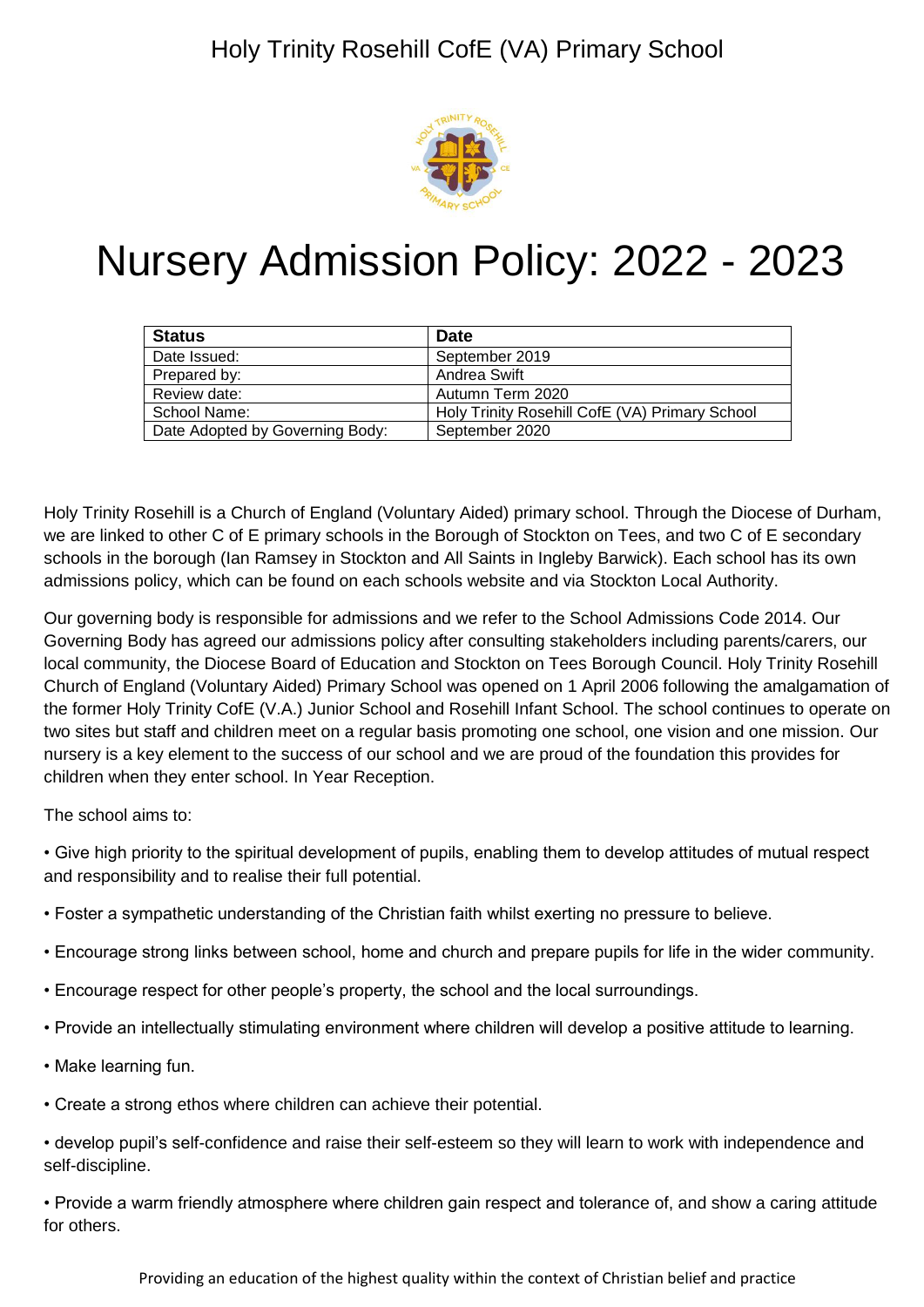• Show a caring attitude towards all children and adults concerned with the school.

School Church Ethos Statement

Recognising its historic foundation, the school will preserve and develop its religious character in accordance with the principles of the Church of England and in partnership with the Church at parish and diocesan level.

The school aims to serve its community by providing an education of the highest quality within the context of Christian belief and practice. It encourages an understanding of the meaning and significance of faith, and promotes Christian values through the experience it offers to all its pupils.

We can currently offer nursery places to 52 pupils.

Over-subscription criteria

Children with a Statement of Special Educational Need or with an Education, Health and Care (EHC) plan naming Holy Trinity Rosehill CofE Primary School will always be offered places. If there is then greater demand for admission than there are places available, the following criteria will be applied in the order set out below:

1 Looked-after children and children who were previously looked after, but ceased to be so because, immediately after being looked after, they became subject to an adoption, child arrangements or special guardianship order. (See Note 2)

2 Children previously in state care outside of England. This refers to children who were previously in state care outside of England, and have ceased to be in state care as a result of being adopted. (see Note 3)

3 Children who have exceptional medical or social needs that make it essential that their child attends Holy Trinity Rosehill CofE Primary School rather than any other. These needs must be fully supported by written evidence from the appropriate professional person involved with the family. (See Note 3) [This is a criteria that governors can choose to include and where it appears in the order]

4 Children with a normal home address (See Note 4) in Fairfield and with a sibling (see Note 5) on the roll of the school at the time of application or whose parent has accepted an offer of a place at the school and who is expected still to be in attendance at the time of entry to the school. [This an optional criteria combining catchment and siblings]

5 NB some schools will have faith criteria and governors need to consider where to include this and if they wish to continue to include this, this needs to be very clearly defined and if you are in any doubt please seek advice from the Diocese, liane.atkin@drmnewcanglican.org This is very much a decision for governors based on community and context but many schools are now deciding not to include faith criteria in order to ensure the school is as inclusive to those living in its catchment as possible. If you wish to change faith criteria or other oversubscription criteria you must consult on this in the timescales previously notified]

#### 5 Children with a normal home address in Fairfield

Providing an education of the highest quality within the context of Christian belief and practice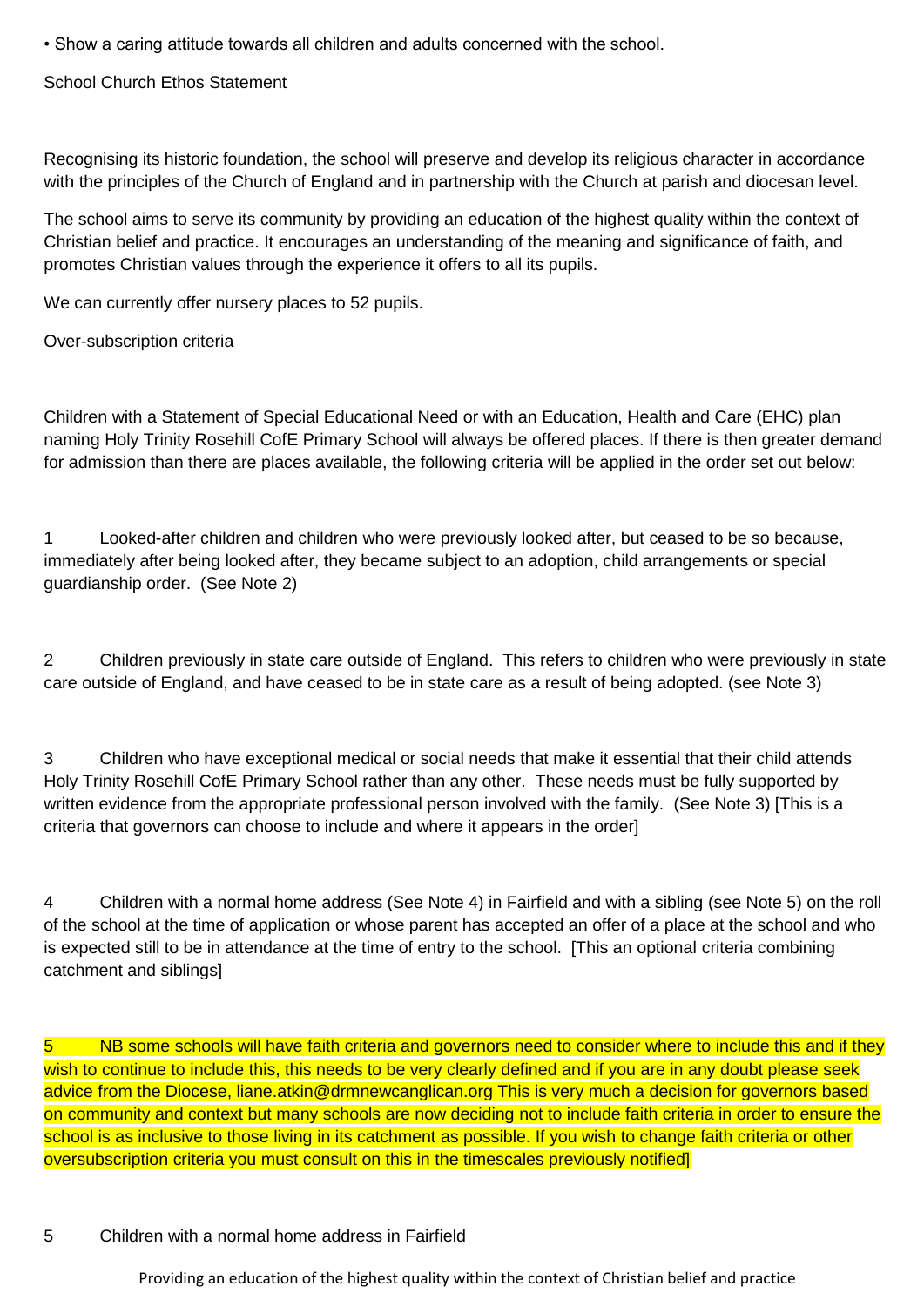6 Children with a normal home address outside the Fairfield and with a sibling on the roll of the school at the time of application or whose parent has accepted an offer of a place at the school and who is expected still to be in attendance at the time of entry to the school. [Again an optional criteria and for governors to decide where to include]

7 Other children who wish to attend our school.

1. .

## **Notes**

a. Within each criterion above, if there are more people applying than there are places available, we will offer the place to pupils who live closest to our school. This will be measured in a straight line (as the crow flies). This will be measured electronically from a centre point of the school to a centre point of the home.

b. We define brother or sister as follows.

i) A brother, sister, stepbrother, stepsister, adopted brother or sister, or children of people who are living at the same address as a family. (In all cases, the parent/carer who receives the Child Benefit for those children must permanently live at that address with the children.)

ii) We will consider brothers or sisters who live in separate households because the parents/carers are separated and have shared responsibility for the children under conditions covering exceptional circumstances.

iii) For twins, triplets and other multiple births, i or ii will apply.

iv) If there are other family situations where there are different carers, e.g., aunts, uncles or grandparents, each individual case will be considered.

More detailed definitions about these criteria e.g. sibling, distance etc., can be found on the Stockton Borough website – Admissions [www.stockton.gov.uk/children-and-young-people/schools/school-admissions-and](http://www.stockton.gov.uk/children-and-young-people/schools/school-admissions-and-transfers)[transfers](http://www.stockton.gov.uk/children-and-young-people/schools/school-admissions-and-transfers)

c. "Note: By a "looked-after child" we mean one in the care of a local authority or being provided with accommodation by a local authority in the exercise of its social services function. An adoption order is one made under the Adoption Act 1976 (Section 12) or the Adoption and Children Act 2002 (Section 46). A 'child arrangements order is one settling the arrangements to be made as to the person with whom the child is to live (Children Act 1989, Section 8, as amended by the Children and Families Act 2014, Section 14). A 'special guardianship order' is one appointing one or more individuals to be a child's special guardian/s (Children Act 1989, Section 14A). Applications under this criterion must be accompanied by evidence to show that the child is looked after or was previously looked after (e.g. a copy of the adoption, child arrangements or special guardianship order)."

d. Please note that the criterion can only apply to children adopted, subject to a child arrangements or special guardianship order immediately after being looked after. Children adopted from overseas or following private fostering arrangements do not qualify as they were not in the care of a local authority immediately prior to being adopted, etc. The only way in which such children could be given priority is under a medical/social criterion and, even then, they might not qualify.

Providing an education of the highest quality within the context of Christian belief and practice